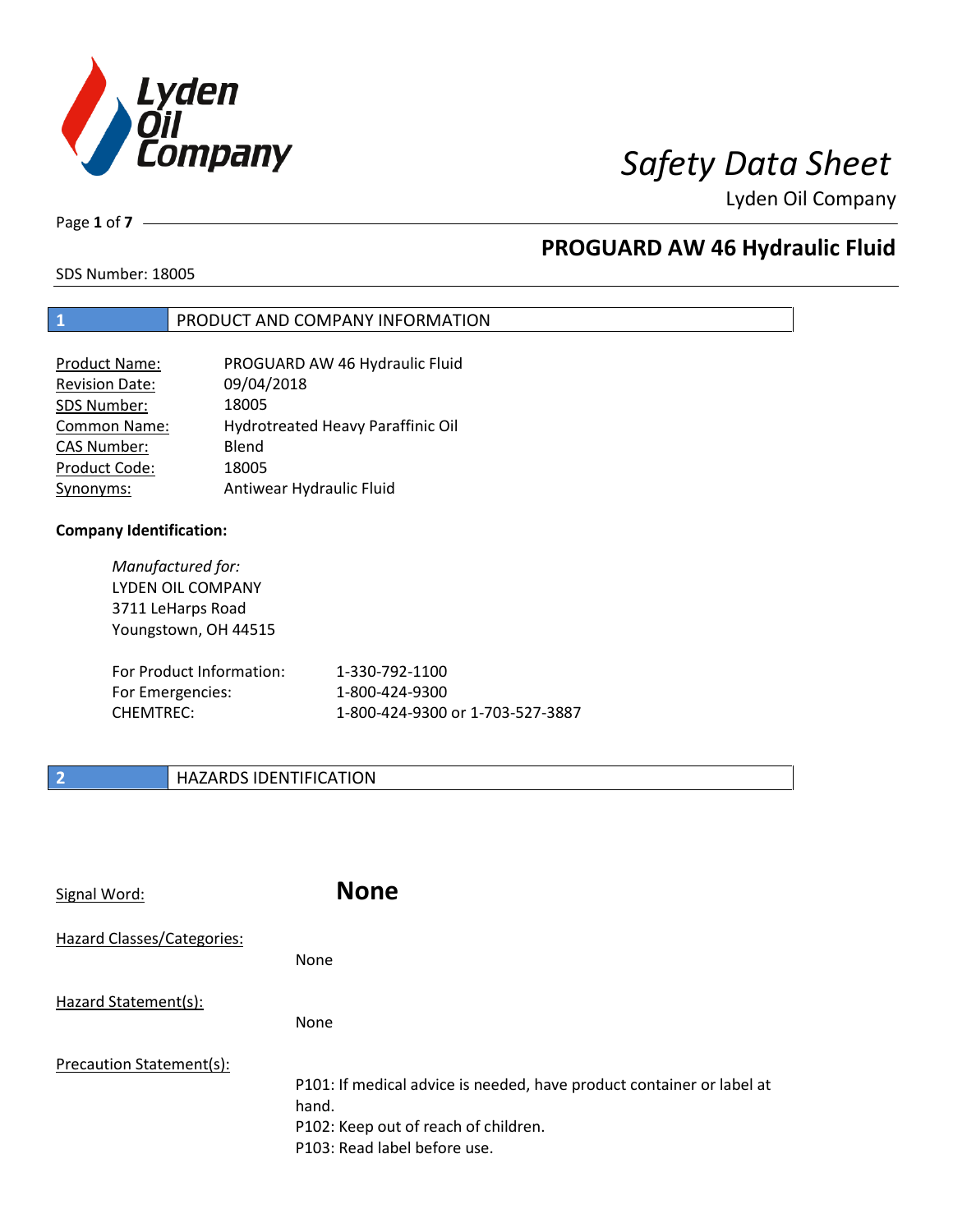

Lyden Oil Company

Page **2** of **7**

## **PROGUARD AW 46 Hydraulic Fluid**

SDS Number: 18005

Other Hazard Statement(s):

Repeated exposure may cause skin dryness or cracking.

|  | COMPOSITION / INFORMATION ON INGREDIENTS |  |
|--|------------------------------------------|--|
|--|------------------------------------------|--|

Ingredients:

*Mixture of the substances listed below with nonhazardous additions.*

| <b>Chemical Name</b>                                      | <b>CAS Number</b> | Percentage |
|-----------------------------------------------------------|-------------------|------------|
| Distillates (petroleum), solvent-dewaxed heavy paraffinic | 64742-65-0        | >90        |
| Additives                                                 | Proprietary       |            |

*\*Any concentration shown as a range is to protect confidentiality or is due to batch variation.*

| $\overline{4}$ | <b>AACACURECT</b><br>$\sim$ close $\sim$<br>T AID MEASURES<br>כחו |
|----------------|-------------------------------------------------------------------|
|                |                                                                   |

#### Description of First Aid Measures:

| Inhalation:   | No treatment necessary under normal conditions of use. If<br>symptoms persist, obtain medical advice.             |
|---------------|-------------------------------------------------------------------------------------------------------------------|
| Skin Contact: | Wash with soap and water. Remove contaminated clothing and wash<br>before reuse. Get medical attention if needed. |
| Eye Contact:  | Rinse opened eye for several minutes under running water. If<br>symptoms persist, consult medical attention.      |
| Ingestion:    | Rinse mouth with water. If symptoms develop, obtain medical<br>attention.                                         |

Symptoms and Effects, both acute and delayed:

No further relevent data available.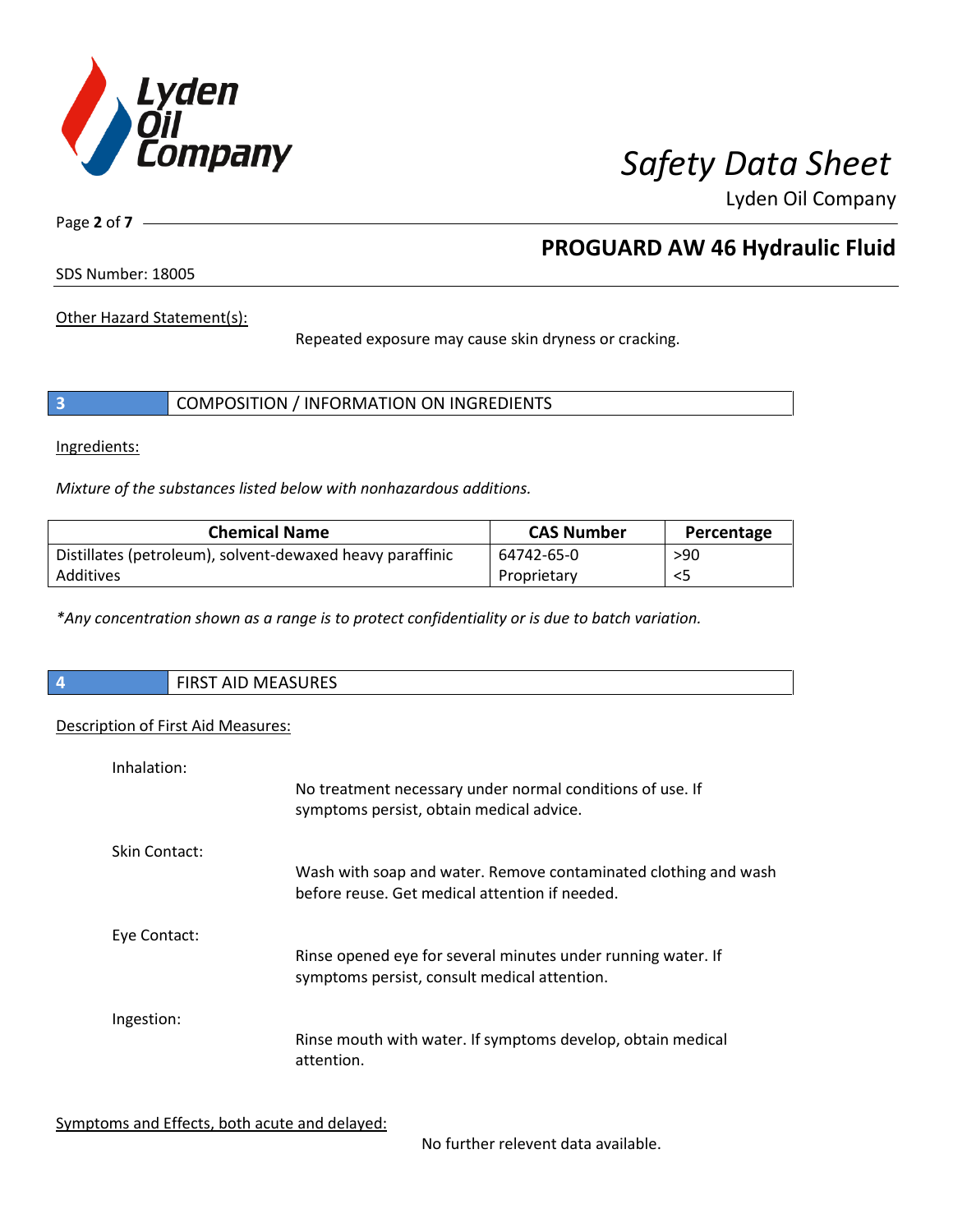

Lyden Oil Company

SDS Number: 18005

Page **3** of **7**

Recommended Actions:

Treat symptomatically. Call a doctor or poison control center for guidance.

| FIRE FIGHTING MEASURES<br>5               |                                                                                                                                                                                                   |
|-------------------------------------------|---------------------------------------------------------------------------------------------------------------------------------------------------------------------------------------------------|
| Recommended Fire-Extinguishing Equipment: | Use dry powder, foam, or carbon dioxide fire<br>extinguishers. Water may be ineffective in fighting<br>an oil fire unless used by experienced fire fighters.                                      |
| Possible Hazards During a Fire:           | Hazardous combustion products may include: A<br>complex mixture of airborne solid and liquid<br>particulates and gases (smoke). Carbon monoxide.<br>Unidentified organic and inorganic compounds. |
| <b>Recommendations to Firefighters:</b>   | Proper protective equipment including breathing<br>apparatus.                                                                                                                                     |
| 6<br><b>ACCIDENTAL RELEASE MEASURES</b>   |                                                                                                                                                                                                   |
| <b>Personal Precautions:</b>              | Avoid contact with skin, eyes, and clothing.<br>Keep away from sources of ignition.                                                                                                               |
| <b>Emergency Procedures:</b>              | Contain spilled material, collect in suitable and<br>properly labled containers.                                                                                                                  |
| <b>Environmental Precautions:</b>         | Do not allow to reach sewage system or any water<br>course.<br>Do not allow to enter ground waters.                                                                                               |

## **PROGUARD AW 46 Hydraulic Fluid**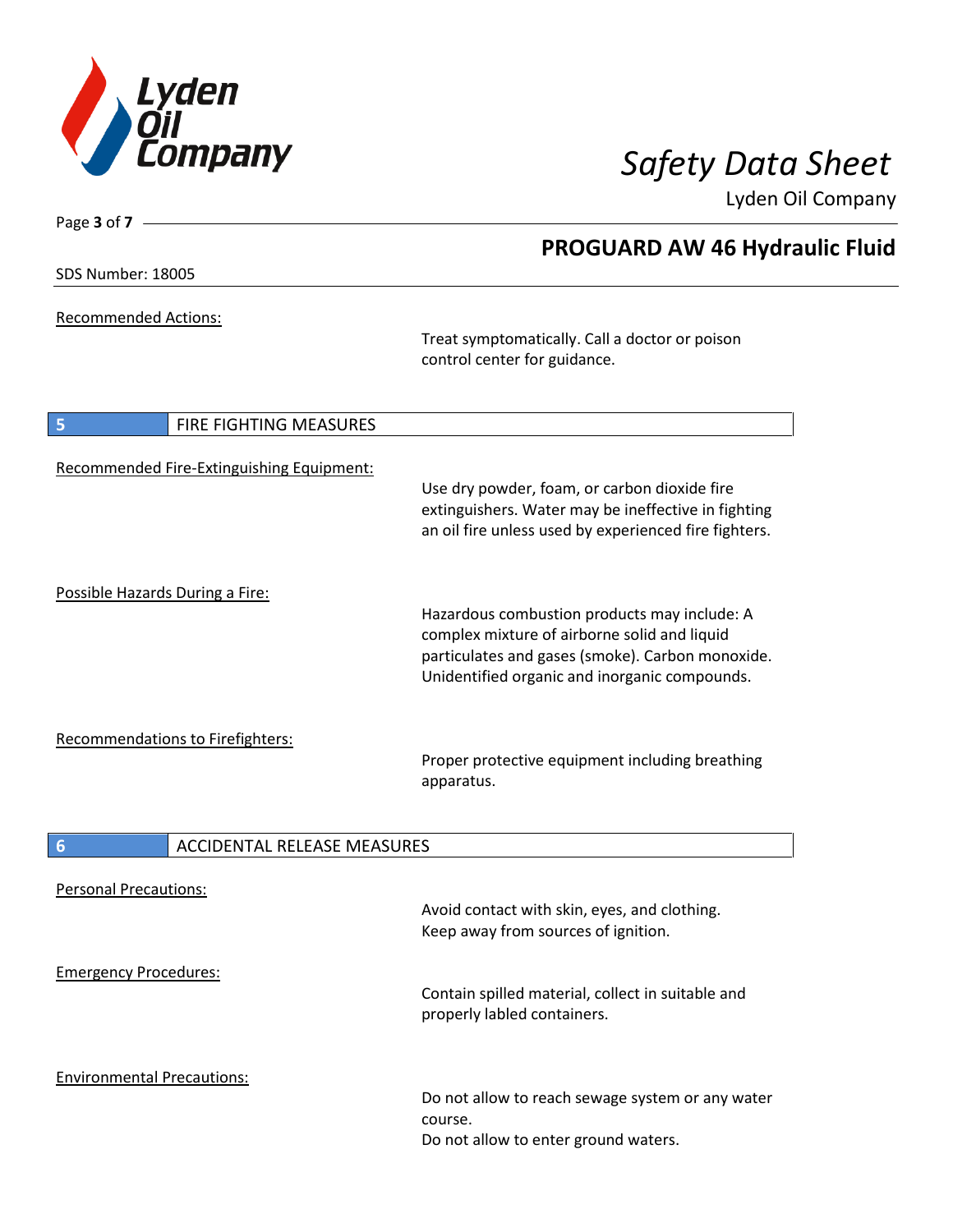

Lyden Oil Company

Page **4** of **7**

### **PROGUARD AW 46 Hydraulic Fluid**

SDS Number: 18005

Cleanup Procedures:

Pick up excess with inert absorbant material.

| $\overline{7}$               | HANDLING AND STORAGE |
|------------------------------|----------------------|
|                              |                      |
| <b>Handling Precautions:</b> |                      |

Handle with care and avoid spillage on the floor. Do not cut, weld, drill, grind, braze, or solder container.

Storage Requirements:

Keep container tightly sealed. Keep away from sources of ignition.

#### **8** EXPOSURE CONTROLS / PERSONAL PROTECTION

#### Exposure Limits:

-64742-65-0 Distillates (petroleum), solvent-dewaxed heavy paraffinic (>90%):

ACGIH TLV – Long-term value: 5mg/m<sup>3</sup> OSHA PEL - Long-term value: 5mg/m<sup>3</sup>

#### Engineering Controls:

All ventilation should be designed in accordance with OSHA standard (29 CFR 1910.94).

Personal Protective Equipment:

Wash hands before breaks and at the end of work. Use safety glasses and gloves.

#### **9** PHYSICAL AND CHEMICAL PROPERTIES

Color: Amber Physical State: Liquid

Odor: Data not available Odor Threshold: Data not available pH: Data not available Melting Point: Data not available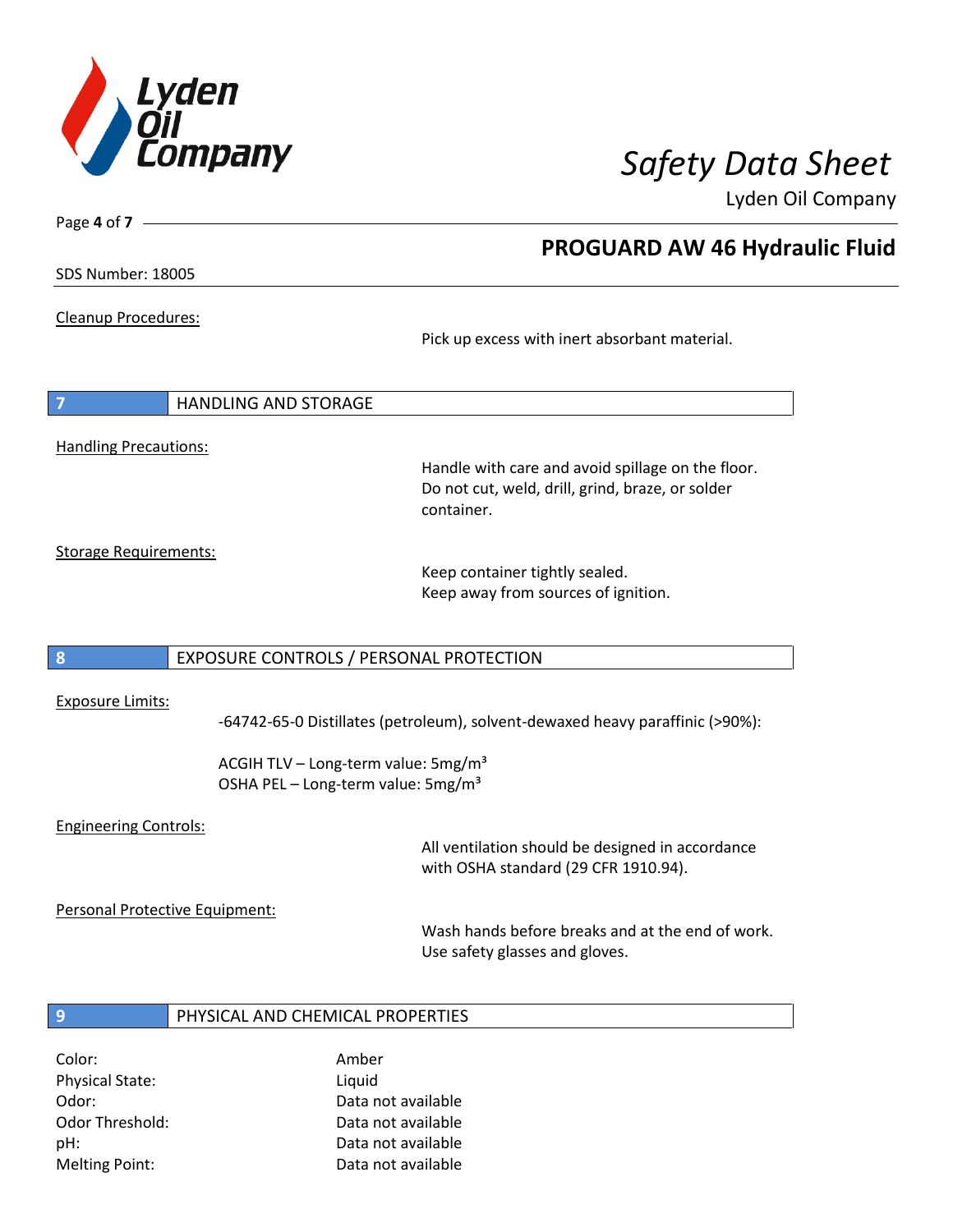

Lyden Oil Company

Page **5** of **7**

# **PROGUARD AW 46 Hydraulic Fluid**

### SDS Number: 18005

| <b>Boiling Point:</b>         | Data not available                          |
|-------------------------------|---------------------------------------------|
| <b>Boiling Range:</b>         | Data not available                          |
| Flash Point:                  | 176.7° C / 350.1° F (PMCC Method)           |
| <b>Evaporation Rate:</b>      | Data not available                          |
| Flammability:                 | Data not available                          |
| Flammability Limits:          | Data not available                          |
| Vapor Pressure:               | Data not available                          |
| Vapor Density:                | Data not available                          |
| <b>Relative Density:</b>      | Data not available                          |
| Solubilities:                 | Insoluble in water                          |
| <b>Partition Coefficient:</b> | Data not available                          |
| Auto-Ignition Temperature:    | Data not available                          |
| Decomposition Temperature:    | Data not available                          |
| Viscosity:                    | 46 mm <sup>2</sup> /sec (kinematic at 40°C) |

# **10** STABILITY AND REACTIVITY Stability:

|                                | Stable under normal conditions.                                  |
|--------------------------------|------------------------------------------------------------------|
| Reactivity:                    | Not reactive under normal conditions.                            |
| <b>Conditions to Avoid:</b>    |                                                                  |
|                                | Extreme temperature, sparks, open flame, and<br>direct sunlight. |
| Hazardous Reactions:           | No known hazardous reactions.                                    |
| <b>Incompatible Materials:</b> | No further relevant information available.                       |
| <b>Decomposition Products:</b> | Hazardous decomposition products are not                         |
|                                | expected to form.                                                |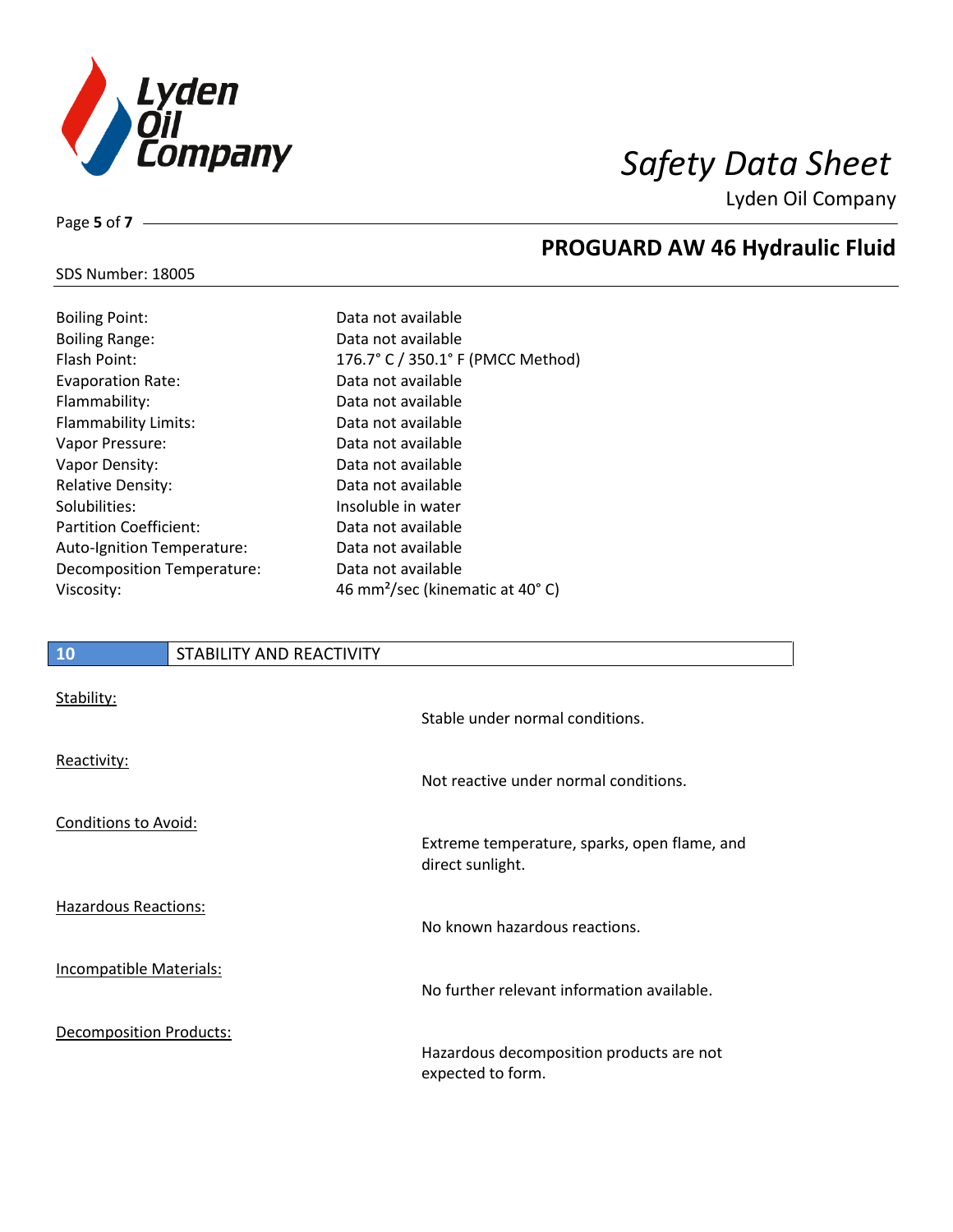

**PROGUARD AW 46 Hydraulic Fluid** 

Lyden Oil Company

SDS Number: 18005

Page **6** of **7**

| 11<br><b>TOXICOLOGICAL INFORMATION</b>                                             |                                     |                                                                                                  |
|------------------------------------------------------------------------------------|-------------------------------------|--------------------------------------------------------------------------------------------------|
| Routes of Exposure:                                                                |                                     | Skin and eye contact are the primary routes of<br>exposure although exposure may occur following |
| <b>Exposure Effects:</b>                                                           |                                     | accidental ingestion.<br>Repeated skin contact may cause dermatitis or an<br>oil acne.           |
| <b>Measures of Toxicity:</b>                                                       |                                     | No test data available.                                                                          |
|                                                                                    | Carcinogenic/Mutagenic Precautions: | Non-carcinogenic and not expected to be<br>mutagentic.                                           |
| 12                                                                                 | <b>ECOLOGICAL INFORMATION</b>       |                                                                                                  |
| <b>Ecological Precautions:</b>                                                     |                                     | Avoid exposing to the environment.                                                               |
| <b>Ecological Effects:</b><br>No specific environmental or aquatic data available. |                                     |                                                                                                  |
| 13                                                                                 | <b>DISPOSAL CONSIDERATIONS</b>      |                                                                                                  |
| Disposal Methods:                                                                  |                                     | Dispose of waste material in accordance with all<br>local, state, and federal requirements.      |
| Disposal Containers:                                                               |                                     | Use properly approved container for disposal.                                                    |
| <b>Special Precautions:</b>                                                        |                                     | Do not flush to surface waters or drains.                                                        |